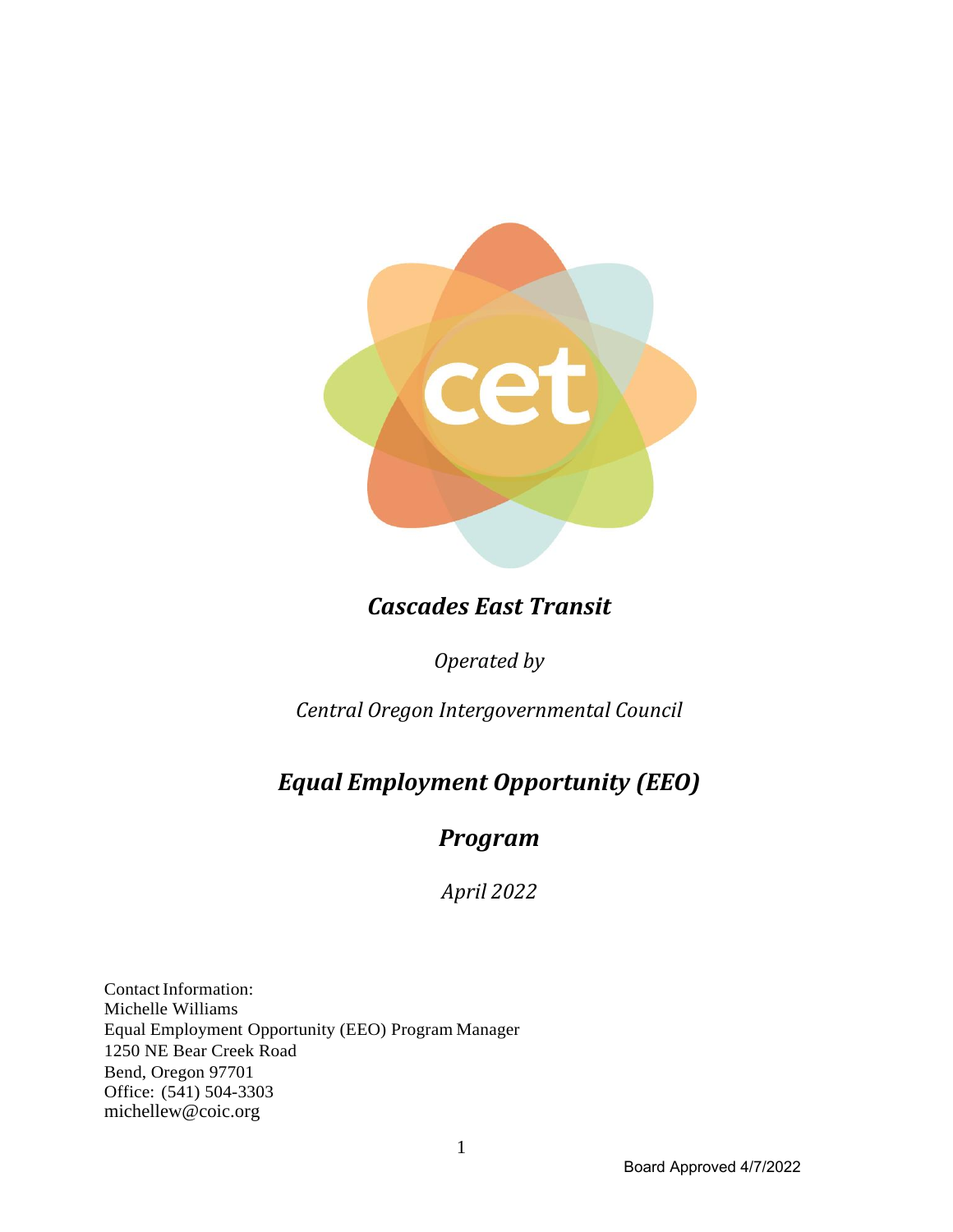# Table of Contents

**Overview** 

COIC Statement of EEO Policy

- A. EEO Policy
- B. Dissemination
	- 1. Internal
	- 2. External
- C. Designation of Personnel Responsibility
- D. Assessment of Employment Practices
	- 1. Recruitment and Selection Process
	- 2. Seniority Practices and Provisions
	- 3. Procedures and Practices Regarding Wages, Salary Levels
	- 4. Disciplinary Procedures: Discharge and Termination
	- 5. Accessibility of Employment Opportunities to Minorities and Women
- E. COIC EEO Monitoring and Reporting System
	- 1. Periodic Updates of EEO Employment Information / Review of EEO Goals
	- 2. Monitoring of Sub-Contractors
- F. Prevention of Workplace Discrimination, Harassment, and Retaliation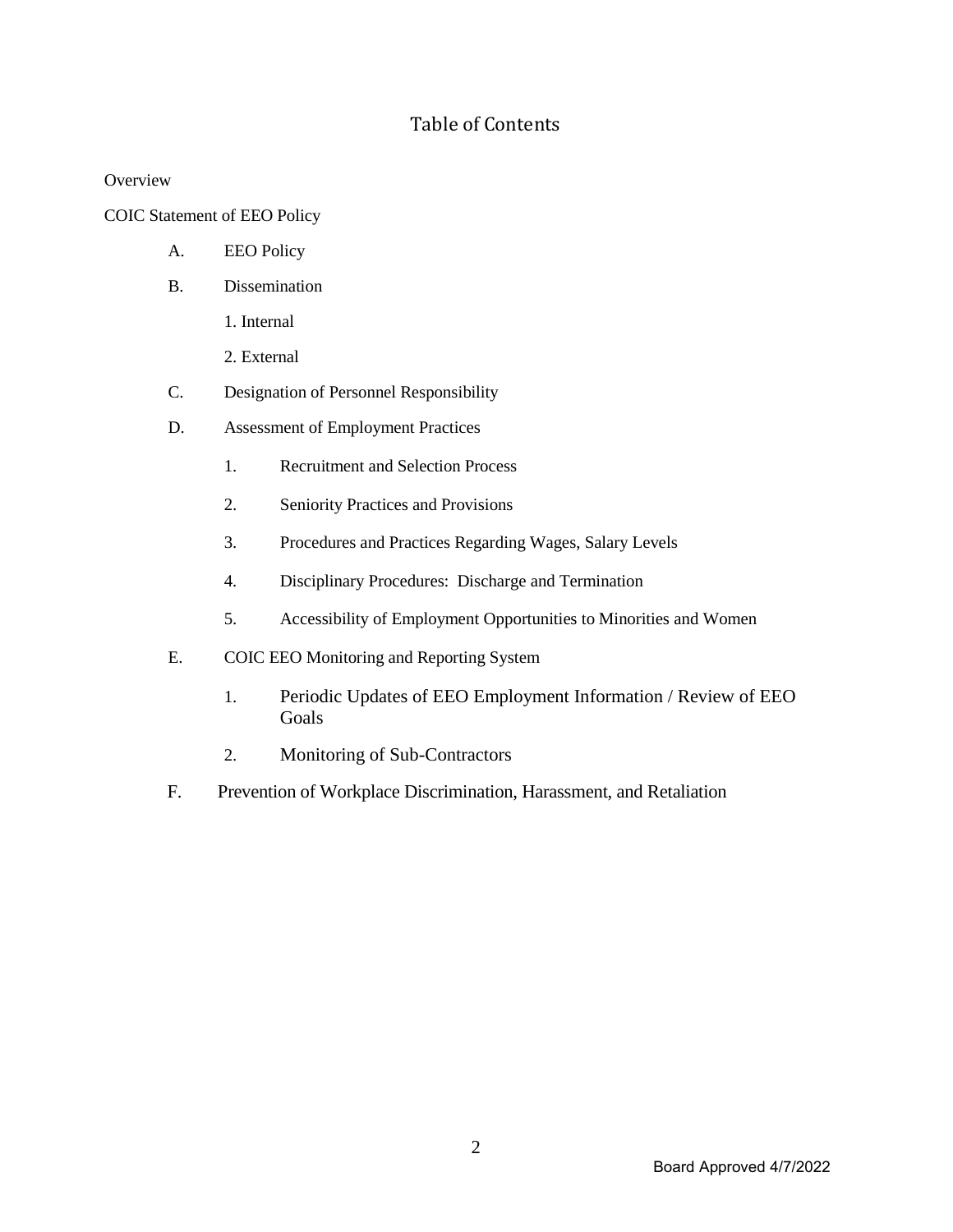#### CENTRAL OREGON INTERGOVERNMENTAL COUNCIL EQUAL EMPLOYMENT OPPORTUNITY PROGRAM PLAN COMPONENTS

## CENTRAL OREGON INTERGOVERNMENTAL COUNCIL BOARD BEND, OREGON

### **Overview**

The Central Oregon Intergovernmental Council (COIC) is a council of governments created in 1972 under ORS 190.

With the growth of the Cascades East Transit public transit program, COIC becoming the direct FTA grantee for 5307 formula funds for the City of Bend, Oregon UZA and the 2020 Federal Fiscal Year awards of 5307 funds for the Bend UZA exceeding \$1,000,000, COIC was required in the fall of 2020 to implement a formal Equal Employment Opportunity program as outlined in the U.S. Department of Transportation's Urban Mass Transportation Administration (UMTA) Circular (cir) 4704.1 (Equal Employment Opportunity Program Guidelines for Grant Recipients).

Federal Transit Administration recipients are required to periodically update their EEO Program. COIC is doing so in April 2022 to assure FTA compliance.

### **COIC Statement of EEO Policy**

COIC provides equal employment opportunity to all qualified employees and applicants for employment and does not discriminate on any basis prohibited by law, including race, color, religion, national origin, sex (including gender identity, sexual orientation, and pregnancy), age, genetic information, disability, veteran status, or other protected class. Therefore, it is the policy of COIC not to tolerate illegal discrimination. Employment decisions for COIC are based only on job-related criteria and the ability to perform the essential functions of the job. All personnel actions or programs that affect qualified individuals, such as employment, upgrading, demotion or transfer, recruitment, advertising, termination, rate of pay, other forms of compensation and selection for training, are made in a manner that does not illegally discriminate against individuals.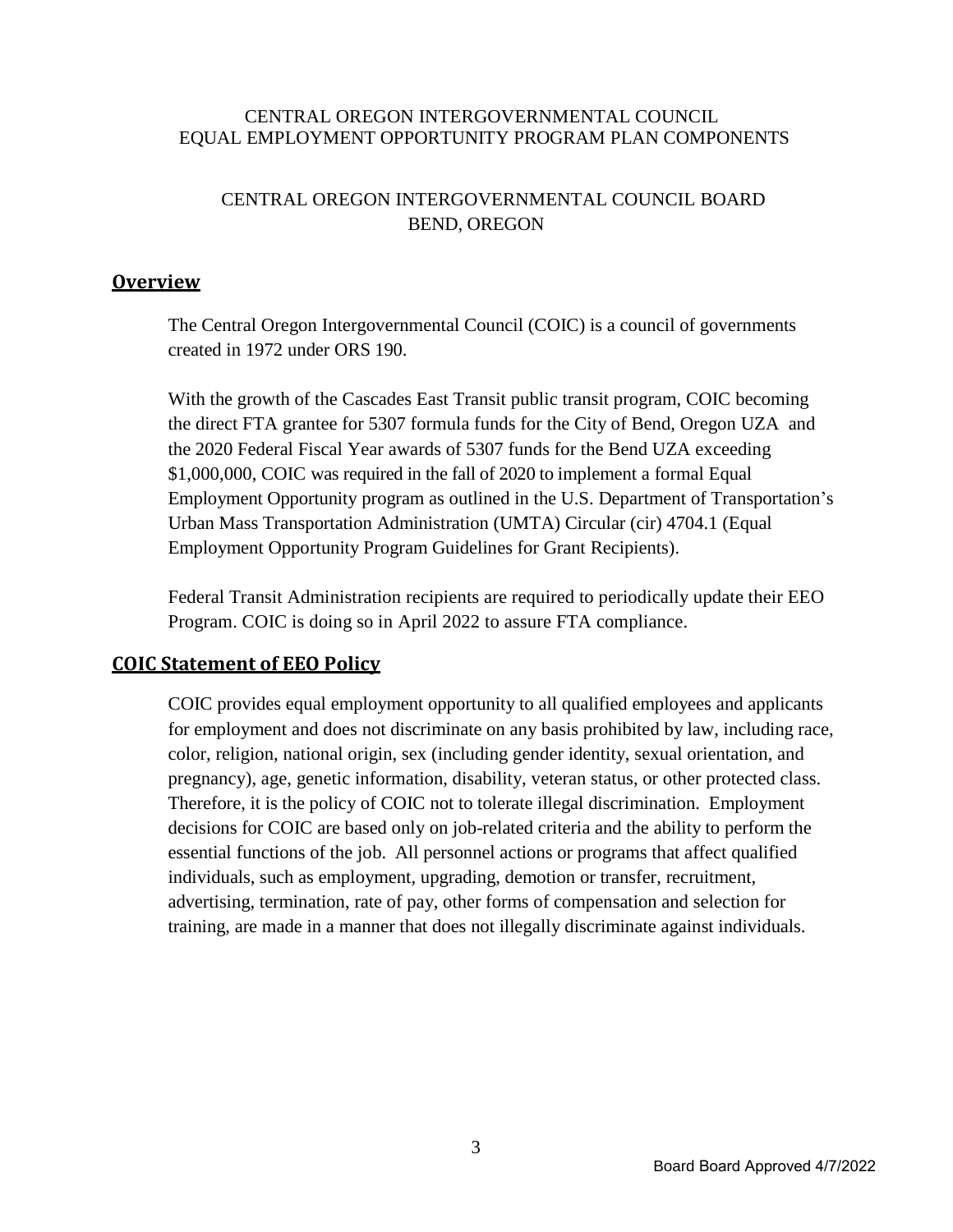COIC

# **EQUAL EMPLOYMENT OPPORTUNITY**

# **A. EEO Policy Statement**

The Central Oregon Intergovernmental Council (COIC) has a strong commitment to the community we serve and our employees. As an equal opportunity employer, we strive to have a workforce that reflects the community we serve. Subject to all applicable laws regarding Veterans' Preference, employment actions will be administered without regard to race, color, religion, national origin, sex (including gender identity, sexual orientation, and pregnancy), age, genetic information, disability, veteran status, or other protected class.

COIC Equal Employment Opportunity (EEO) policy applies to all employment actions, including but not limited to, recruitment, hiring, selection for training, promotion, transfer, demotion, layoff, termination, rates of pay or other forms of compensation.

All applicants and employees have the right to file complaints alleging discrimination. Retaliation against an individual who files a charge or complaint of discrimination, participates in an employment discrimination proceeding (such as an investigation or lawsuit), or otherwise engages in protected activity is strictly prohibited and will not be tolerated.

COIC is committed to providing reasonable accommodations to applicants and employees who need them because of a disability or to practice or observe their religion, absent undue hardship.

As COIC's Executive Director, I maintain overall responsibility and accountability for COIC's compliance with its EEO Policy and Program. The responsibility for implementing the EEO program is assigned to Michelle Williams, Deputy Director/Fiscal Services Manager at [michellew@coic.org](mailto:michellew@coic.org) and 541-504-3303 as COIC's EEO Program Manager. Michelle Williams reports directly to me and acts with my authority with all levels of management, labor unions, and employees.

All COIC executives, management, and supervisory personnel, however, share in the responsibility for implementing and monitoring COIC's EEO Policy and Program within their respective areas and are assigned specific tasks to ensure compliance is achieved. COIC evaluates its managers' and supervisors' performance on their successful implementation of COIC's policies and procedures, in the same way COIC assesses their performance regarding other agency's goals.

COIC is committed to undertaking and developing a written nondiscrimination program that sets forth the policies, practices and procedures, with goals and timetables, to which the agency is committed and make the EEO Program available for inspection by any employee or applicant for employment upon request.

I am personally committed to a workplace that acts upon its daily responsibility to treat all applicants and employees with dignity and respect, as well as equitably under the guidelines of our EEO Policy and Program.

 $\cup$ 

4/11/22

COIC Executive Director Date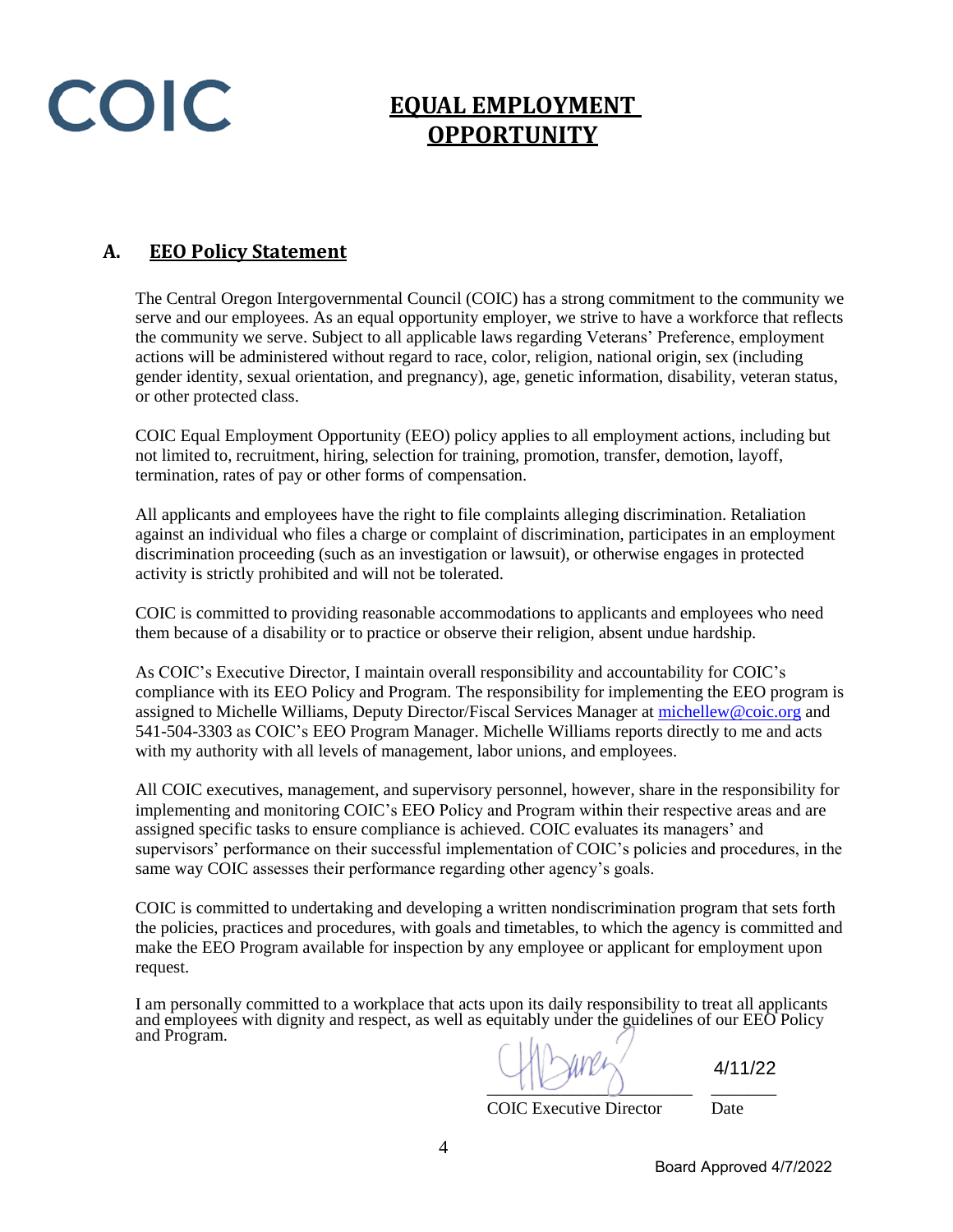## **B. Dissemination**

Several formal communication mechanisms are used to disseminate the COIC EEO Policy and programs to COIC employees and the general public. The COIC Executive Director will disseminate the EEO Policy throughout the organization.

Other forms of dissemination of this policy include the following internal and external processes:

#### Internal:

- The EEO Program Manager will send out written EEO-related communications to both the employees and the managers.
- The EEO Program Manager shall create and maintain in partnership with the Human Resources Department the Organization Personnel Policies.
- The EEO Program Manager will initiate and arrange semi-annual meetings with program managers to discuss the implementation of the EEO Program.
- Included are non-discrimination clauses in all contractual provisions and agreements.
- All non-supervisory staff is informed of the EEO Policy by posters which are posted in the employee break room areas.
- The COIC administrative office provides on-going training sessions for all employees and managers; which includes seeking input on the program implementation.
- All new-hire employees are required to attend an orientation program at which COIC's Personnel Policies are reviewed, which includes the Equal Employment Opportunity and Non-Discrimination section of the handbook.
- COIC will conduct EEO training for all new supervisors and managers with 90 days of their appointment.

### External:

- COIC provides in all notices of job opportunities that COIC is an Equal Employment Opportunity employer and does not discriminate in its hiring practices.
- Recruitment efforts and vacancy postings are located on the COIC website. Included in every announcement is the statement of the policy that COIC is an Equal Employment Opportunity employer.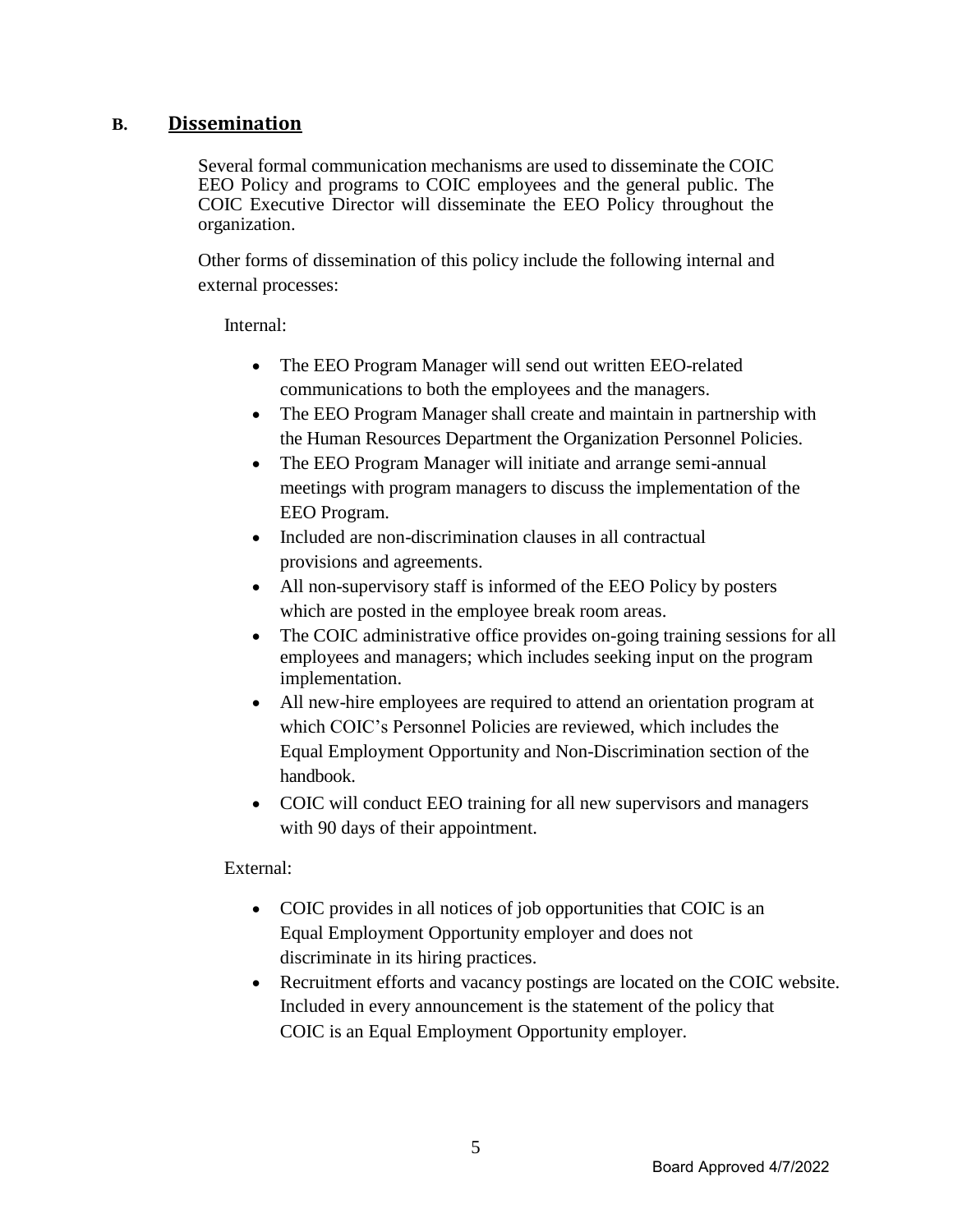## **C. Designation of Personnel Responsibility**

The COIC Human Resources Department administers the Equal Employment Opportunity program. Among other work responsibilities, the COIC Human Resources Department implements policies that will ensure equal employment opportunities in the hiring and promotion process and recommending changes in the employment process to the COIC Executive Director and the Executive Committee of COIC Board.

The COIC Deputy Director/Fiscal Manager, functioning as the EEO Program Manager, oversees the compliance of the COIC EEO Program and reports directly to the COIC Executive Director. In addition, EEO policy prohibits employees and applicants from being subject to harassment, intimidation, threats, coercion, or discrimination because they have engaged in, or may have engaged in EEO related activities such as filing a complaint, assisting or participating in an investigation, compliance review or hearing. Employees are also protected from opposing any act or participate of discrimination. The Human Resources Department has the overall responsibility for implementing the EEO Policy and FTA Cir. 4704.1A. The COIC Executive Director and the Executive Committee to the COIC Board has given the COIC Deputy Director/Fiscal Manager the primary management responsibility for ensuring that the COIC is in full compliance with equal employment opportunity mandates and goals in accordance with FTA Cir. 4704.1A

The EEO Program Manager's responsibilities include the following:

• In conjunction with human resources, developing the EEO policy statement and a written EEO Program.

• In conjunction with human resources, assisting management in collecting and analyzing employment data, identifying problem areas, setting goals and time tables, and developing programs to achieve goals

• In conjunction with human resources, designing, implementing, and monitoring internal audit and reporting systems to measure program effectiveness and to determine where progress has been made and where proactive action is needed

• In conjunction with human resources, reviewing the agency's nondiscrimination plan with all managers and supervisors to ensure that the policy is understood

• Concurring in the hiring and promotion process

• In conjunction with human resources, periodically reviewing employment practices policies (e.g., hiring, promotions, and training), complaint policies, reasonable accommodation policies, performance evaluations, grievance procedures, and union agreements

• Reporting at least semiannually to the Executive Director on each department's progress in relation to the agency's goals and on contractor and vendor compliance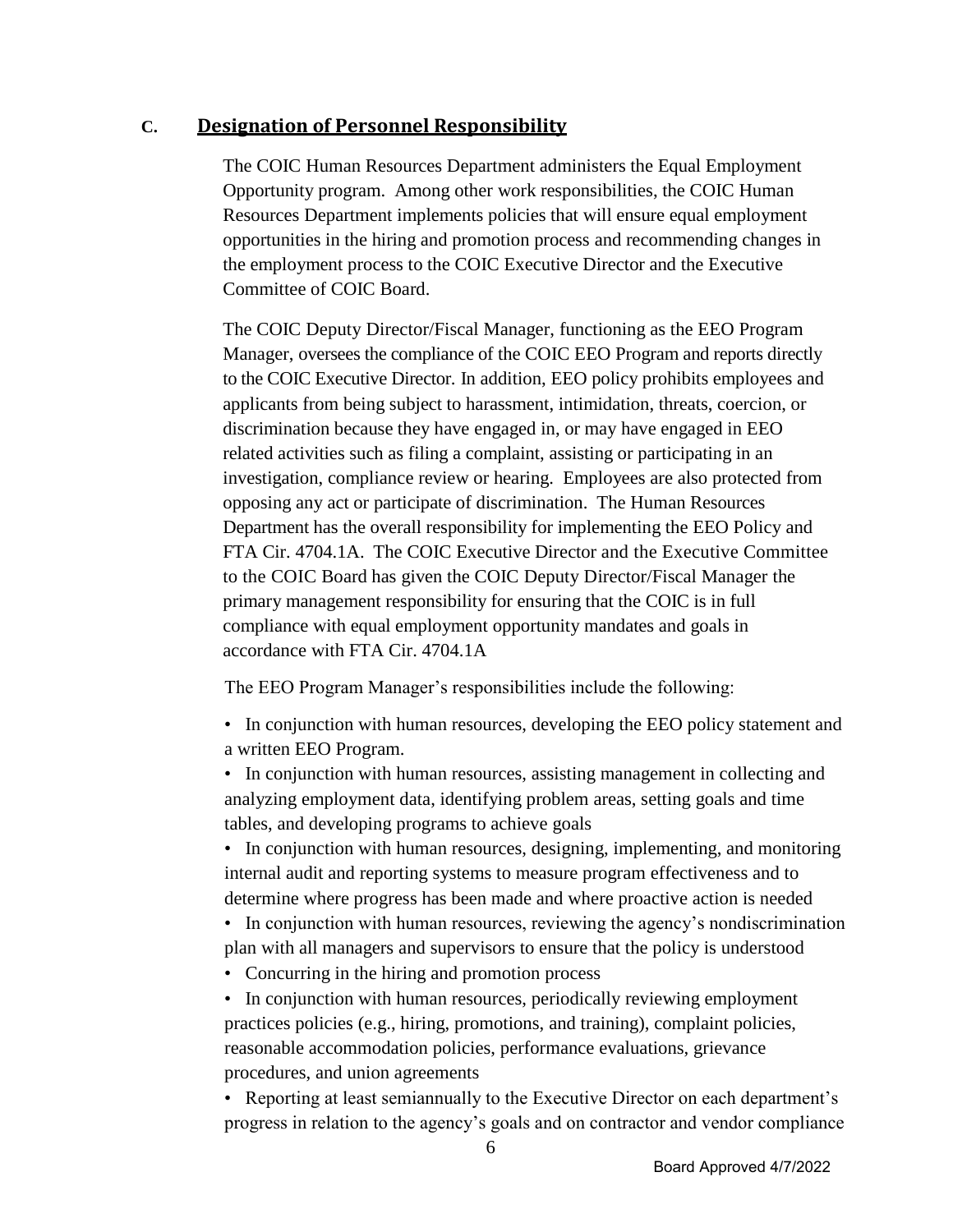• Serving as liaison between the agency, Federal, state, county, and local governments, regulatory agencies, minority, women, disability organizations, and other community groups

• In conjunction with human resources, maintaining awareness of current EEO laws, and ensuring the laws affecting nondiscrimination are disseminated to responsible officials

- Investigating complaints of EEO discrimination
- Providing EEO training for employees and managers

• In conjunction with human resources, advising employees and applicants of available training programs and professional development opportunities and the entrance requirements

• Auditing postings of the EEO policy statement to ensure compliance information is posted and up to date.

Department Directors, Managers, Program Administrators, Supervisors and Lead's responsibilities include the following:

• Participating actively in periodic audits of all aspects of employment to identify and to remove barriers obstructing the achievement of specified goals and objectives

• Holding regular discussions with other managers, supervisors, employees, and affinity groups to ensure agency policies and procedures are being followed

• In conjunction with the EEO Program Manager, maintaining and updating the personnel database for generating reports required for the nondiscrimination program

• Cooperating with the EEO Program Manager in review of information and investigation of complaints

• Encouraging employee participation to support the advancement of the EEO Program (e.g., professional development and career growth opportunities, posting promotional opportunities, shadowing, mentoring).

• Participation in the COIC diversity, equity and inclusion committee.

### **D. Assessment of Employment Practices**

### 1. Recruitment and Employment Selection Procedures

COIC recruitment methods are focused upon drawing candidates from the largest available sources of candidates possible. Job listings outside of the agency can be posted with a variety of sources including craiglist.com, COIC website, Indeed.com, COIC (WorkSource) Employment Counselors, Oregon Employment Department, GovernmentJobs.com, and local newspapers. Included in every job announcement is the statement that COIC is an EEO employer.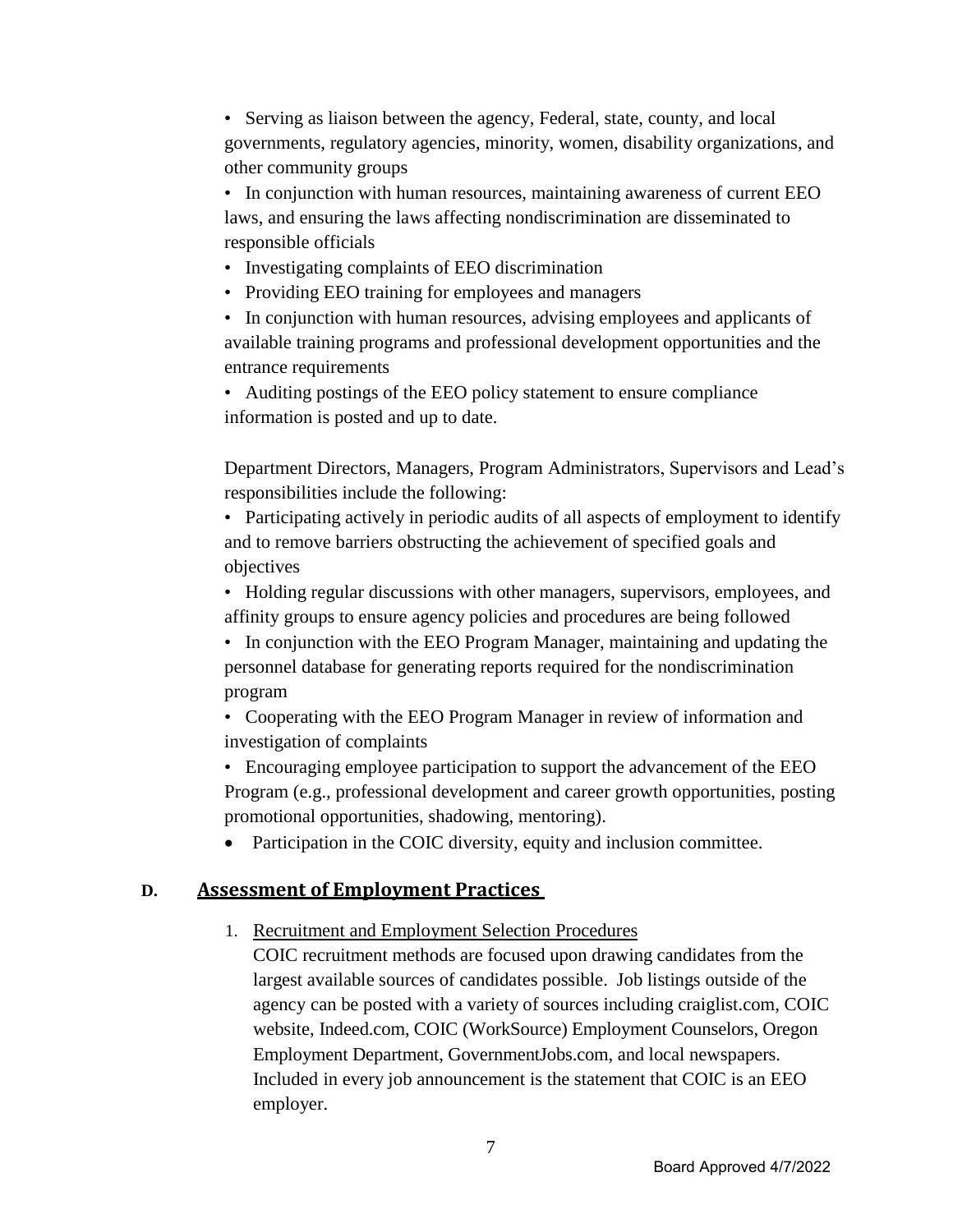# 2. Hiring and Promotion Practices and Provisions

Open positions are posted internally for all COIC employees to see and apply for. Represented positions, as defined in the Union Collective Bargained Agreement, shall be filled using seniority practices as described within the Union Agreement. Any interested candidate, who applies for a nonrepresented position, if qualified, is interviewed and provided the same opportunity to prove their capabilities of being the best candidate for the open position.

COIC's promotion and career advancement practices are described in the guidelines of the employee handbook; stating that COIC will not unlawfully discriminate on the basis of race, color, religion, national origin, sex (including gender identity, sexual orientation, and pregnancy), age, genetic information, disability, veteran status, or other protected class. See COIC's employee handbook and collective bargaining agreement posted on COIC's website for more details.

- 3. Procedures and Practices Regarding Wages, Salary Levels Information regarding the distribution of wages and salary levels is described in the Salary Schedule available to all COIC employees on COIC's website.
- 4. Disciplinary Procedures: Discharge; and Termination The COIC disciplinary process and procedures are outlined in the COIC Employee Handbook associated with employee discipline, termination and the rules of conduct expected from all employees in the workplace setting. See employee handbook posted on COIC's website for specifics related to disciplinary policies and procedures. COIC will not unlawfully discriminate in disciplinary or termination decisions.
- 5. Accessibility of Employment Opportunities to Minorities and Women COIC is an Equal Employment Opportunity employer. Job listings outside of the agency can be posted with a variety of sources including craiglist.com, COIC website, Indeed.com, COIC (WorkSource) Employment Counselors, Oregon Employment Department, GovernmentJobs.com, and local newspapers.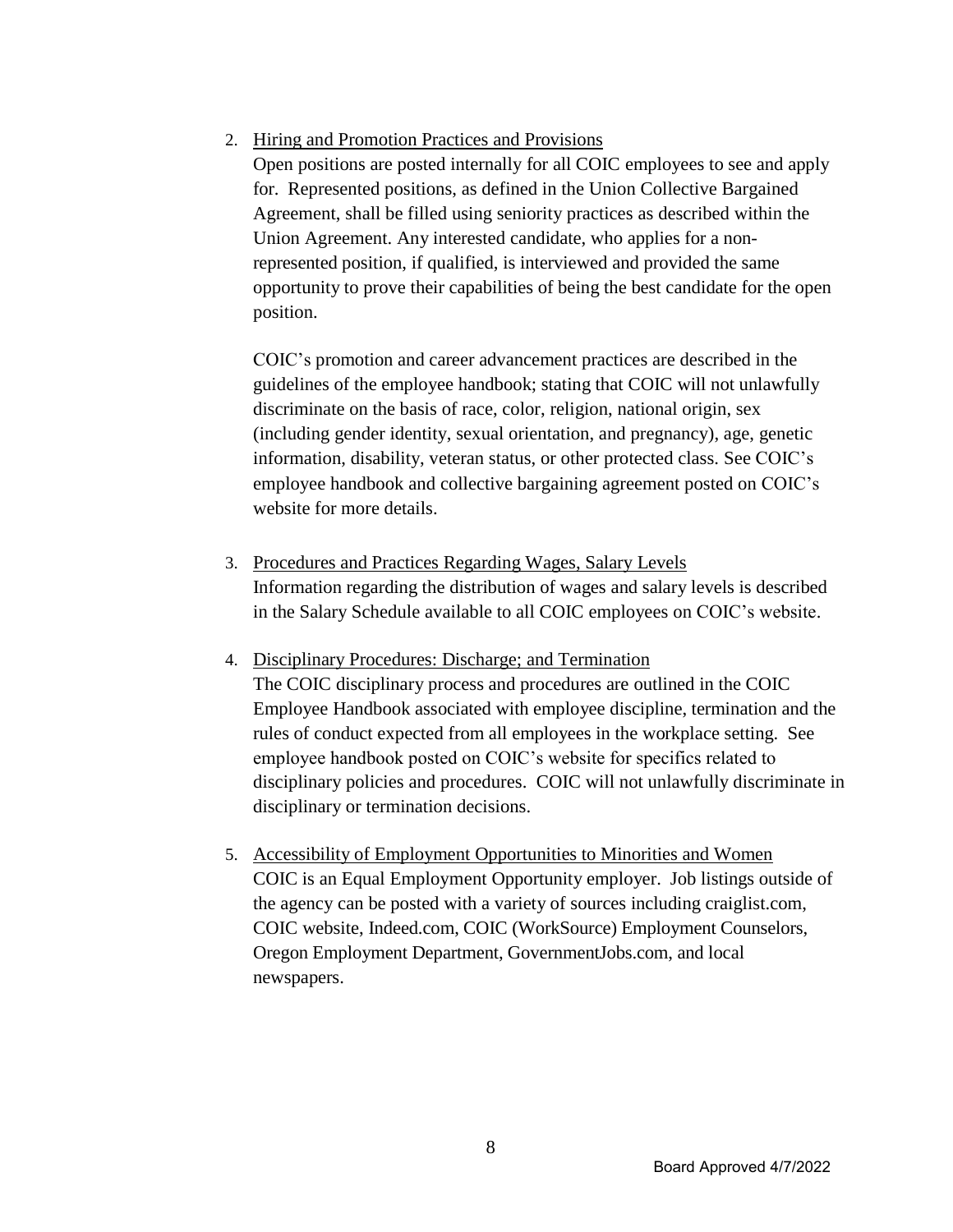# **E. COIC EEO Monitoring and Reporting Systems**

The COIC has developed an internal and workable monitoring and reporting system which measures the effectiveness of its EEO Policies in accordance with FTA Circular 4704.1A

- 1. Semiannual updates on COIC's EEO progress, monitoring and subcontractor EEO compliance will be provided to the COIC Executive Director by the EEO Program Manager. These updates will evaluate CET's progress and monitoring results from hiring and promotion practices, along with reviewing the status of any EEO complaints, if applicable. COIC views the activities that are listed below as critical to the success of Equal Employment Opportunities Programs within the COIC organization.
- The COIC Human Resource staff will continue to monitor records of applicants flow, referrals, placements, rejected offers, training, transfers, promotions, terminations and any layoffs or recalls to ensure that COIC's non-discriminatory policy is carried out. COIC EEO Policies and Procedures will be reviewed and revised in accordance with FTA Cir. 4704.1A.
- The EEO Program Manager will meet with the Human Resources Department to review union contracts during the union negotiation period to ensure there is not a disparate impact on the EEO program as a result of union negotiations.
- The EEO program Manager will meet periodically throughout the year with the Human Resources Department and other hiring officials to review COIC's employment practices and policies. Current EEO program goals and identified barriers restricting program goal achievement. Dissemination actions taken throughout the year, and to evaluate COIC's progress related to the EEO Program.
- The EEO Program Manager and Management staff will inform each other of any EEO-related problems that arise in their respective areas so that immediate and appropriate steps can be taken to resolve any issues. Any and all EEO related issues should be documented and submitted to the EEO Program Manager for monitoring, progress tracking, and reporting to management.
- COIC recognizes its responsibility for the Equal Employment Opportunity Program, and is committed to fulfilling this responsibility by complying with all government regulations and laws. COIC management will be kept abreast of developments and changes in the EEO program through periodic EEO trainings, which will occur at least semiannually.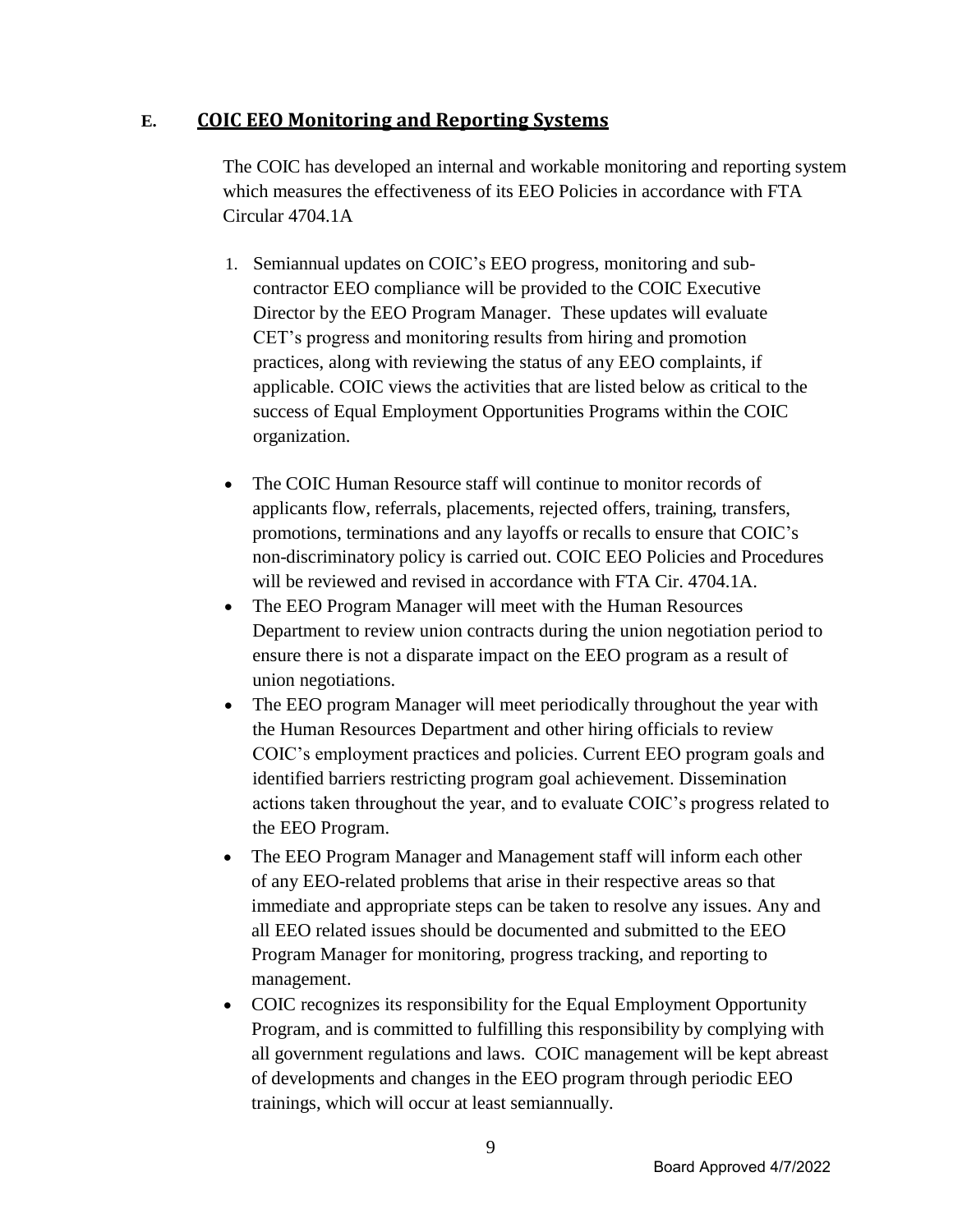- The EEO Program Manager will generate internal reports for the COIC Executive Director and Executive Committee to the COIC Board annually to evaluate the degree to which the COIC's EEO program objectives are being met.
- Progress and compliance pertaining to the Program will be communicated to the COIC employees during regular departmental meetings as appropriate.
- The COIC EEO Program will be updated every four years in accordance with FTA Cir. 4704.1A
- 2. Monitoring of Sub-Contractor. COIC will require any sub-contractor engaged in performing public transit services that meets the employee threshold to share with COIC their prospective EEO Policy and Program. The COIC EEO Program Manager shall review it for compliance.
	- The separate sub-contractor EEO plans will be retained for FTA review.
- F. Prevention of Workplace Discrimination, Harassment and Retaliation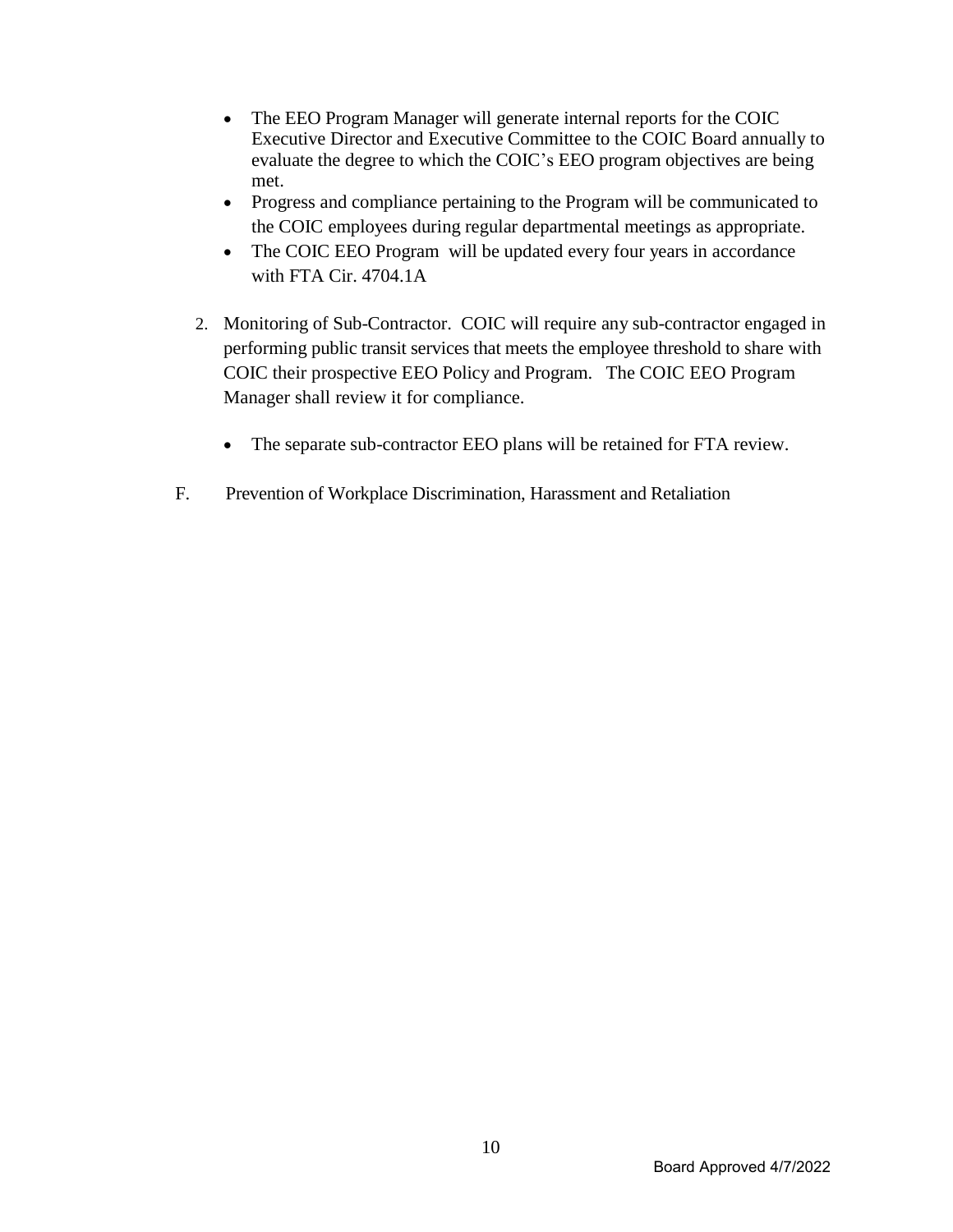# **CENTRAL OREGON INTERGOVERNMENTAL COUNCIL POLICY**

**POLICY TITLE:** Prevention of Workplace Discrimination, Harassment, and Retaliation

**POLICYUMBER:** HR #9

**EFFECTIVE DATE:** 1/1/20

#### **REVISION DATE:**

**BOARD APPROVED:** 12/5/19

Central Oregon Intergovernmental Council (COIC) is committed to a work environment in which all individuals are treated with respect and dignity. Each individual has the right to work in a professional atmosphere that promotes equal employment opportunities and prohibits unlawful discriminatory practices, including harassment. Therefore, COIC expects that all relationships among persons will be respectful and professional, free of bias, prejudice and harassment in the workplace, at work related events, or any activity coordinated by or through the organization. This policy applies to all employees, elected officials, board or commission members, volunteers, interns and any other person we interact with in the course of accomplishing the work of the organization.

COIC has developed this policy to ensure that all its employees can work in an environment free from unlawful harassment, discrimination and retaliation. COIC will make every reasonable effort to ensure that all concerned are familiar with these policies and are aware that any complaint in violation of these policies will be investigated and resolved appropriately.

Discrimination, harassment and retaliation are not acceptable.

Any employee who has questions or concerns about these policies should talk with our primary contact the Equal Employment Opportunity (EEO) Manager, as an alternative you may reach the Human Resource (HR) Manager.

### **EQUAL EMPLOYMENT OPPORTUNITY**

It is our policy to ensure equal employment opportunity without discrimination or harassment on the basis of race, color, religion, sex, sexual orientation, gender identity or expression, age, disability, marital status, citizenship, national origin, genetic information, or any other characteristic protected by law.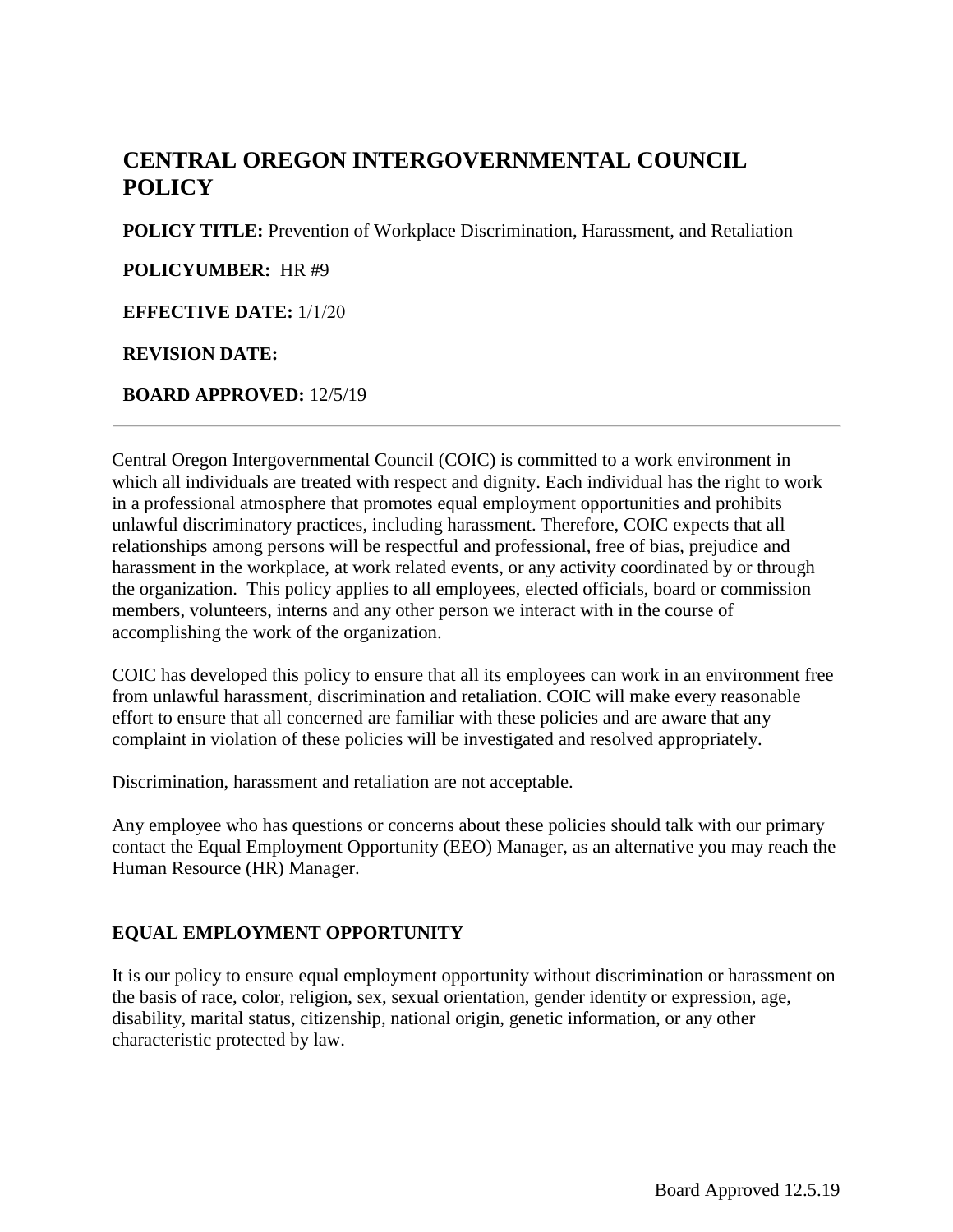#### **RETALIATION**

We encourage reporting of all perceived incidents of discrimination or harassment. It is the policy of COIC to promptly and thoroughly investigate such reports. We prohibit retaliation against any individual who reports discrimination or harassment or participates in an investigation of such reports.

#### **SEXUAL HARASSMENT**

Sexual harassment constitutes discrimination and is illegal under federal and state laws. For the purposes of this policy, "sexual harassment" is defined, as in the Equal Employment Opportunity Commission Guidelines, as unwelcome sexual advances, requests for sexual favors and other verbal or physical conduct of a sexual nature when, for example: a) submission to such conduct is made either explicitly or implicitly a term or condition of an individual's employment, b) submission to or rejection of such conduct by an individual is used as the basis for employment decisions affecting such individual, or c) such conduct has the purpose or effect of unreasonably interfering with an individual's work performance or creating an intimidating, hostile or offensive working environment.

Title VII of the Civil Rights Act of 1964 recognizes two types of sexual harassment: a) quid pro quo and b) hostile work environment. Sexual harassment may include a range of subtle and notso-subtle behaviors and may involve individuals of the same or different gender. Depending on the circumstances, these behaviors may include unwanted sexual advances or requests for sexual favors; sexual jokes and innuendo; verbal abuse of a sexual nature; commentary about an individual's body, sexual prowess or sexual deficiencies; leering, whistling or touching; insulting or obscene comments or gestures; display in the workplace of sexually suggestive objects or pictures; and other physical, verbal or visual conduct of a sexual nature.

Oregon Law provides further protection from sexual assault defined as unwanted conduct of a sexual nature that is inflicted upon a person or compelled through the use of physical force, manipulation, threat, or intimidation.

#### **HARASSMENT**

Harassment on the basis of any other protected characteristic is also strictly prohibited. Under this policy, harassment is verbal, written or physical conduct that denigrates or shows hostility or aversion toward an individual because of his or her race, color, religion, sex, sexual orientation, gender identity or expression, national origin, age, disability, marital status, citizenship, genetic information, or any other characteristic protected by law, or that of his or her relatives, friends or associates, and that: a) has the purpose or effect of creating an intimidating, hostile or offensive work environment, b) has the purpose or effect of unreasonably interfering with an individual's work performance, or c) otherwise adversely affects an individual's employment opportunities.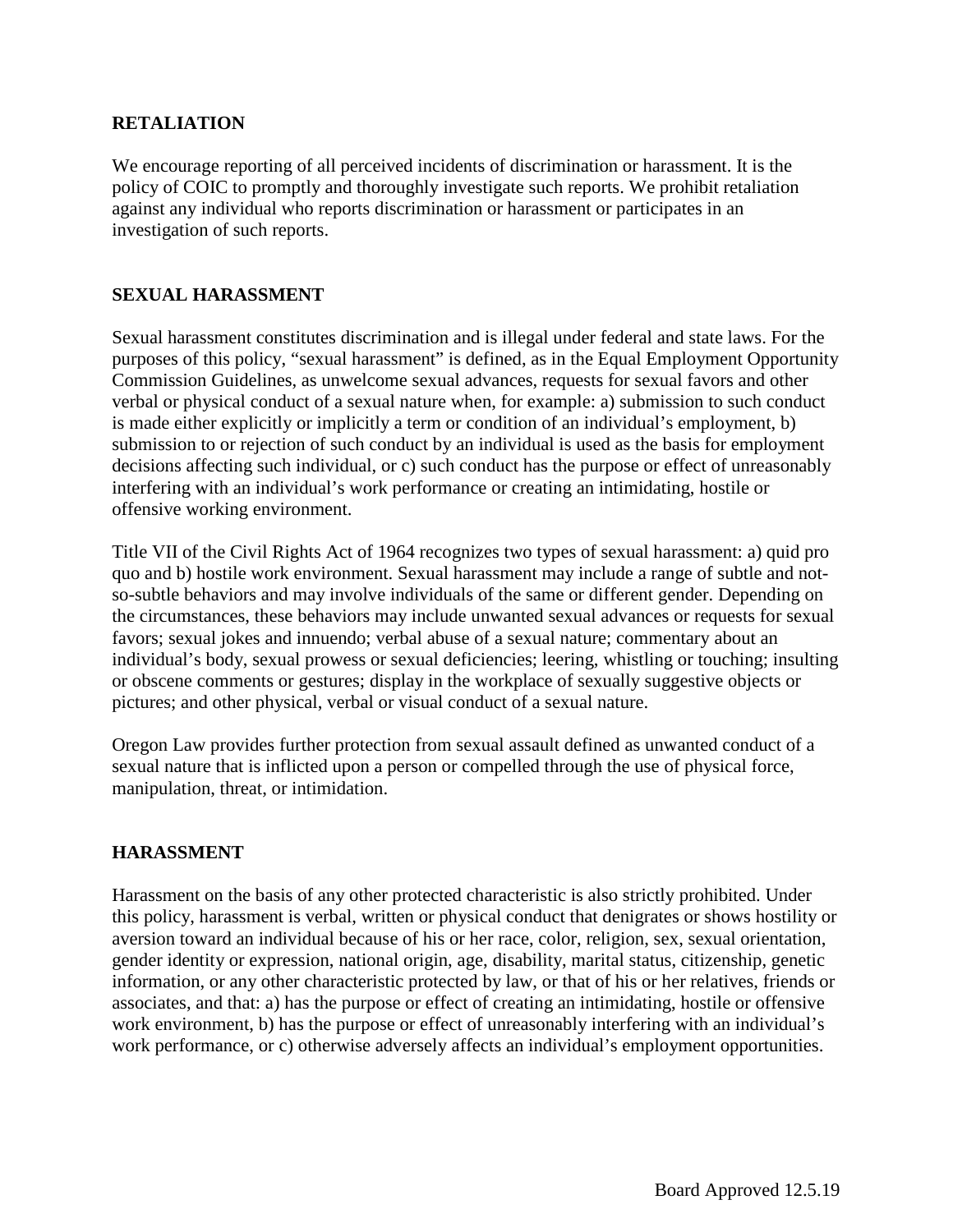Harassing conduct includes labels, insults or negative stereotyping; threatening, intimidating or hostile acts; demeaning jokes; and written or graphic material that belittles or shows hostility or dislike toward an individual or group that is placed on walls or elsewhere on the employer's premises or circulated in the workplace, on company time or using company equipment by email, phone (including voice messages), text messages, social networking sites or other means.

## **REPORTING AN INCIDENT OF HARASSMENT, DISCRIMINATION OR RETALIATION**

COIC encourages reporting of all perceived incidents of discrimination, harassment or retaliation, regardless of the offender's identity or position. Individuals who believe that they have been the victim of such conduct should discuss their concerns with the Equal Employment Opportunity (EEO) Manager or the Human Resource (HR) Manager. See the complaint procedure described below.

In addition, we encourage individuals who believe they are being subjected to such conduct to promptly advise the offender that their behavior is unwelcome and to request that it stop. Often this action alone will resolve the problem. We recognize, however, that an individual may prefer to pursue the matter through complaint procedures.

Following receipt of a complaint or concern management will follow-up every three months for one year to ensure no further concerns or retaliation are experienced. Employees should not wait for the management follow-up to share related experiences. If an employee would like to discontinue the follow-up process, a request must be submitted in writing to the Equal Employment Opportunity (EEO) Manager or the Human Resource (HR) Manager.

# **INTERNAL COMPLAINT PROCEDURE**

Individuals who believe they have been the victims of conduct prohibited by this policy or believe they have witnessed such conduct should discuss their concerns with the Equal Employment Opportunity (EEO) Manager. If you are unable to reach the primary contact please reach out to the Human Resource (HR) Manager. We encourage employees to document the event(s), associated date(s), and potential witnesses.

COIC encourages the prompt reporting of complaints or concerns so that quick and helpful action can be taken before relationships become irreparably broken. Early reporting and intervention have proven to be the most effective method of resolving actual or perceived incidents of harassment. However, complaints and concerns may be brought forward within four years of the alleged violation. We encourage employees to document the events, associated dates, and potential witnesses.

Any reported allegations of harassment, discrimination or retaliation will be investigated quickly. The investigation may include individual interviews with the parties involved and, where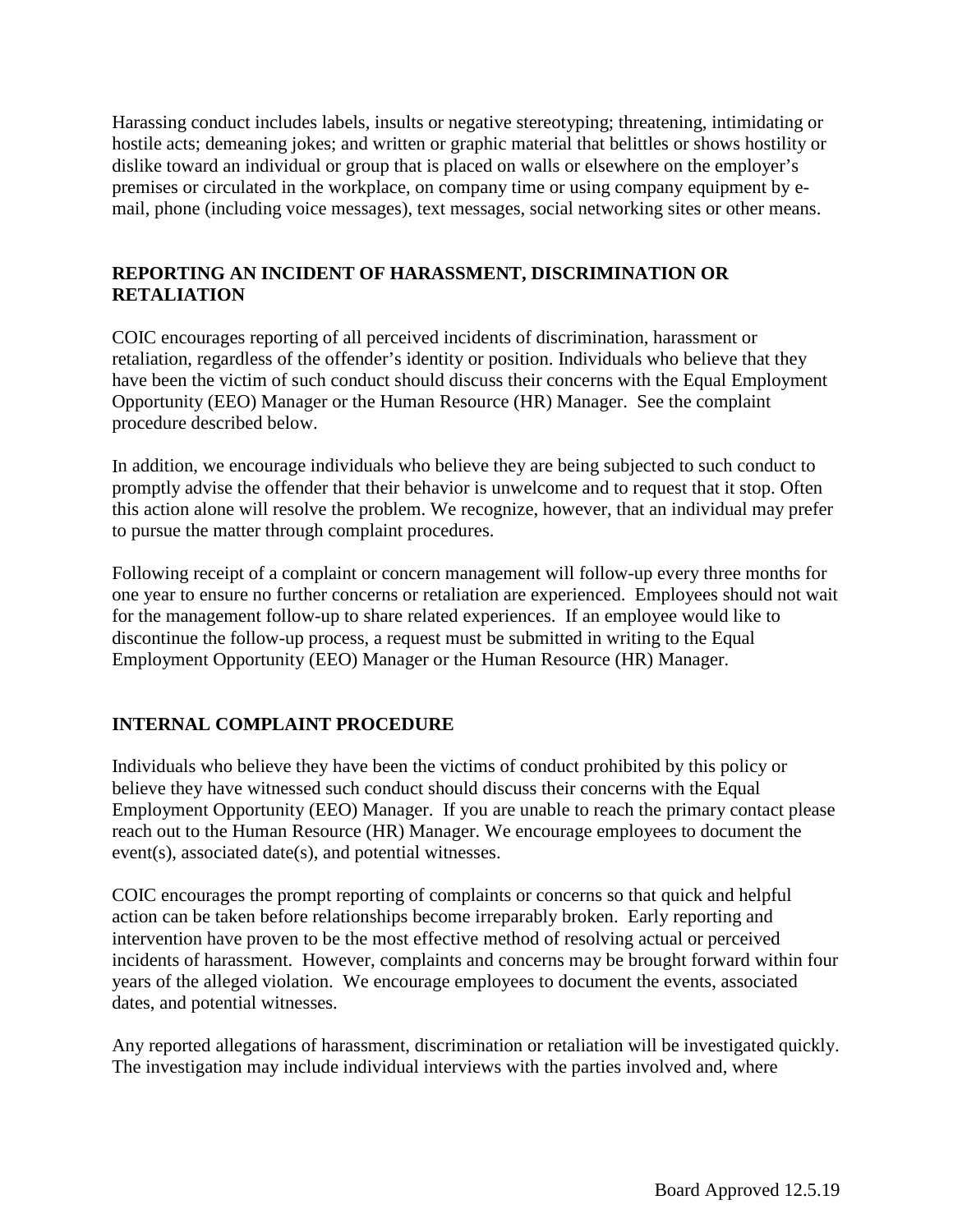necessary, with individuals who may have observed the event(s) or may have other relevant knowledge.

COIC will maintain confidentiality throughout the investigatory process to the extent possible with acceptable investigation and appropriate corrective action.

Misconduct constituting harassment, discrimination or retaliation will be dealt with appropriately. Responsive action may include, for example, training, referral to counseling or corrective action such as warning, reprimand, withholding of a promotion or pay increase, reassignment, temporary suspension without pay, or termination as COIC believes appropriate under the circumstances.

False and malicious complaints of harassment, discrimination or retaliation (as opposed to complaints that, even if erroneous, are made in good faith) may be the subject of appropriate disciplinary action.

# **EXTERNAL COMPLAINT PROCEDURES**

We encourage employees to bring their concerns and complaints to the organization, and understand that, at times, this may not be the choice of the employee. Below is a list of the external complaint options. Please reach out to the preferred choice to determine the appropriate timelines for their processes.

- Oregon Bureau of Labor and Industries at the following web address: [https://www.oregon.gov/boli/CRD/Pages/C\\_Crcompl.aspx](https://www.oregon.gov/boli/CRD/Pages/C_Crcompl.aspx)
- Civil or Criminal Action. In these circumstances, a Notice of Claim must be provided to us in accordance with ORS 30.275.

### **EMPLOYMENT AGREEMENTS**

No employee will be required or invited to sign an agreement requiring the non-disclosure of information related to discrimination or sexual assault as a condition of employment, continued employment, promotion, compensation or the receipt of benefits. An employee may request this type of agreement and, upon request, will be provided at least seven (7) days to change their mind.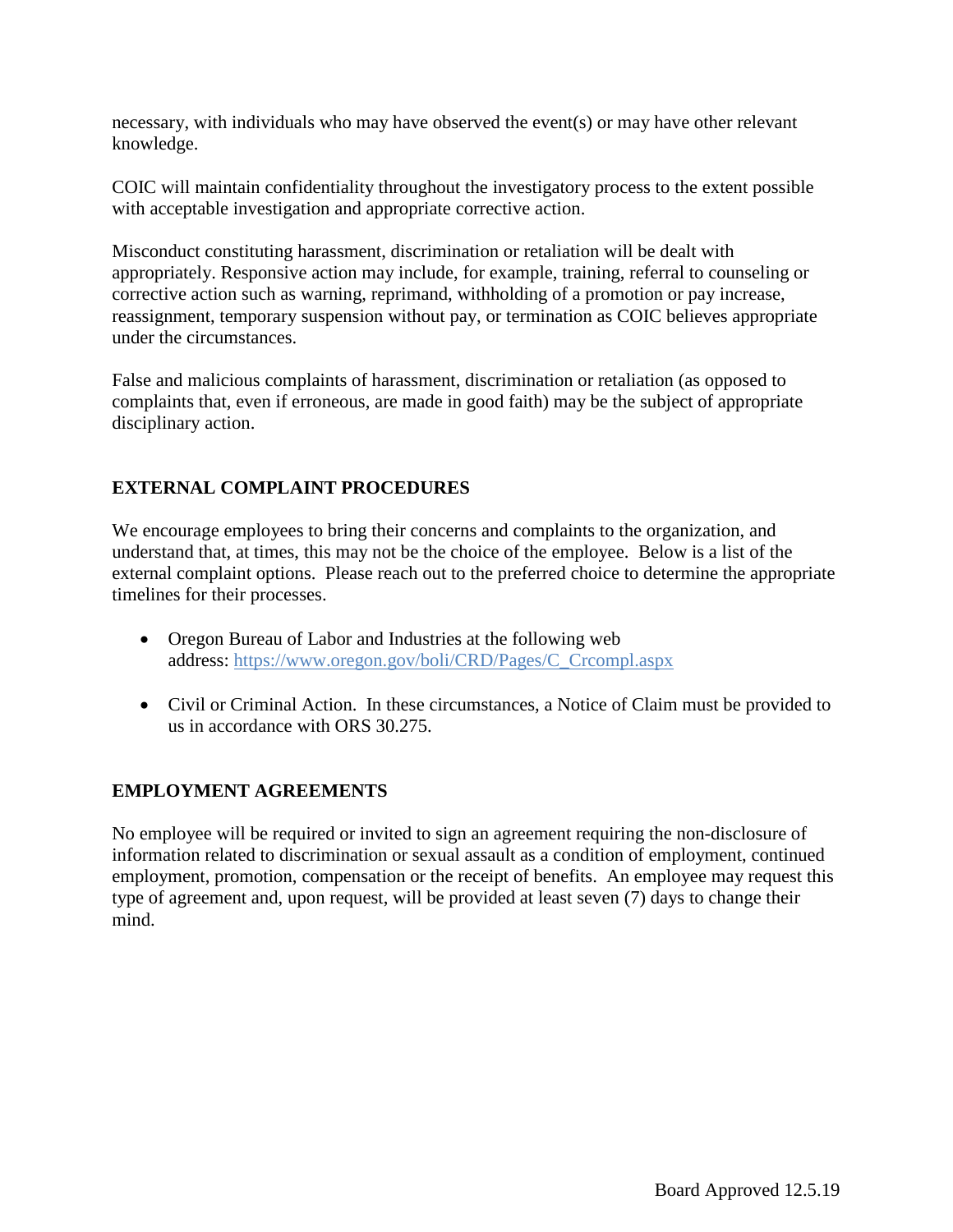# **CENTRAL OREGON INTERGOVERNMENTAL COUNCIL**

# **POLICY RECEIPT ACKNOWLEDGMENT FORM**

As an employee of Central Oregon Intergovernmental Council (COIC) I acknowledge the following:

I have been provided a copy of the Harassment, Discrimination and Retaliation Policy. I understand that the Policy contains important information. I have both read and understood the information in the Policy and have asked the Equal Employment Opportunity (EEO) Manager, or as an alternative the Human Resource (HR) Manager for the clarification of any information I did not understand.

I acknowledge the Policy is neither a contract of employment nor a guarantee of specific treatment in any situation; that the organization has the right to change, modify, add to, substitute, eliminate, interpret, and apply, in its sole judgment and in accordance with the law this policy. I understand this Policy supersedes all prior policies, and understandings related to the subjects it contains.

The COIC Board of Directors are the <u>only</u> persons authorized to make changes to the Policy and all such changes must be in writing to be valid. Any changes to the content will be communicated to employees via official notices.

I understand that, unless stated otherwise in an employment contract, my employment relationship with the organization is "at-will" and either the organization or I can end the relationship at any time, with or without reason or notice. The Executive Director or his/her designee is the only person who has the authority to enter into an employment contract, which must be in writing and signed by both parties to be valid.

I also acknowledge that before signing this form, I asked for and received clarification on any of the items discussed above that I did not understand.

Employee Signature **Date** Date **Date** Date **Date** 

Print Employee's Name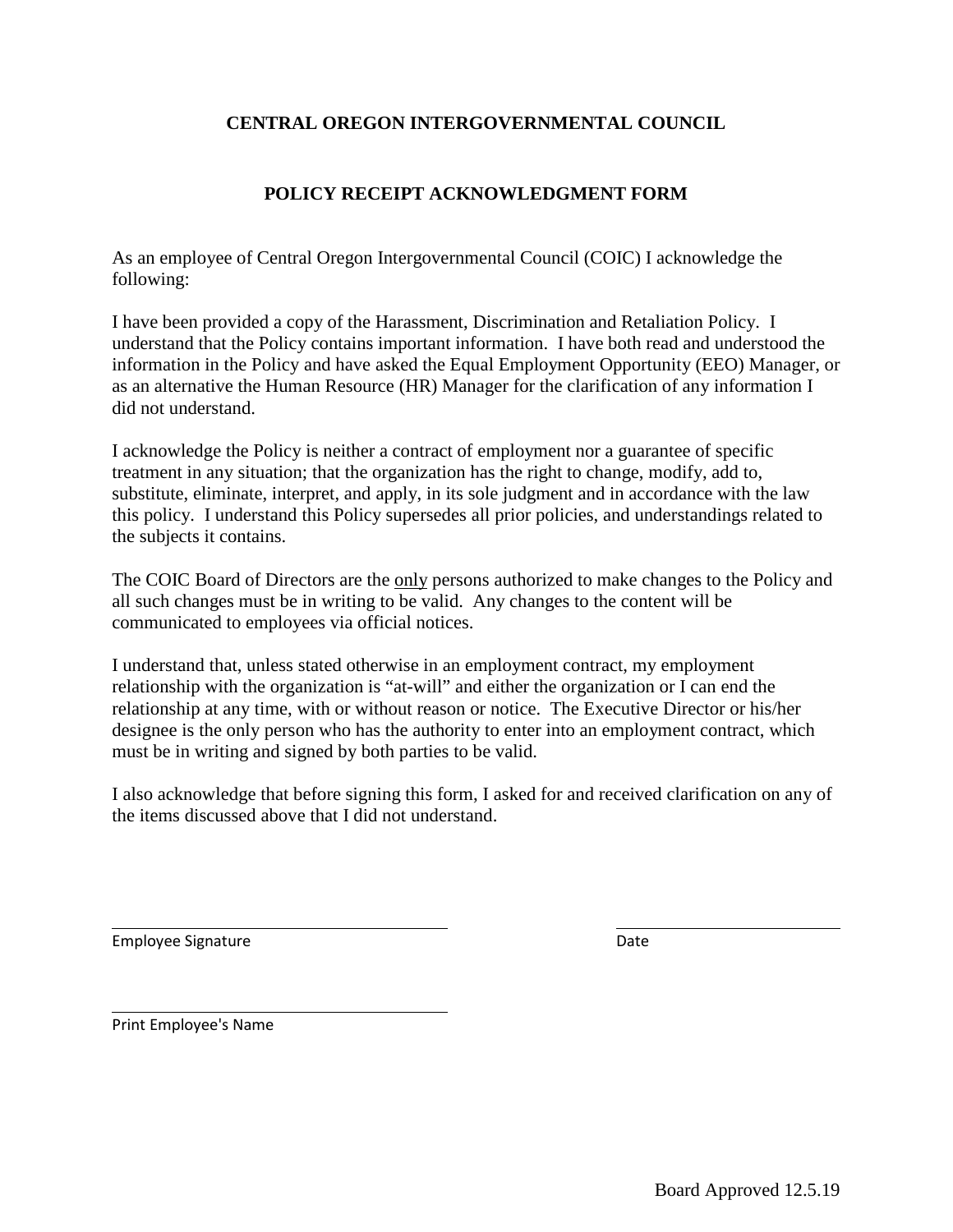# NOTICE TO EMPLOYEES

Pursuant to 2017 Oregon laws, Ch. 212, amending ORS 279A, and Oregon Legislature Senate Bill 479, your employer must provide written notice of the employer's policy preventing sexual harassment, sexual assault, and discrimination against employees who are members of a protected class. A sufficient number of copies of this Notice shall be posted where employees regularly work or are able to easily observe. A copy of this notice shall also be included in an employee handbook and any employee orientation materials.

#### **Your Employer's Responsibility**

- 1. Maintain a policy and practice that prevents sexual harassment, sexual assault, or discrimination against employees who are members of a protected class;
- 2. Provide written notice to employees of that policy and practice; and
- 3. Provide written notice to employees of any substantive changes to the policy and practice.

# **Where to find your employer's Policy and Practice**

- 1. A written copy was provided to you upon commencement of your employment;
- 2. A written copy will be made available to you within 5 days of any request;
- 3. An electronic copy can be found here:<http://mycoic.org/>

# **Your responsibility as an Employee**

You should read the policy in full and familiarize yourself with its provisions. You must comply with any relevant responsibilities placed on you, including reporting any misconduct and cooperating in any investigation or inquiry performed by your employer into reported misconduct. You should observe the provisions of your employer's policy and practice for your own protection and protection of your co-workers.

#### **Inquiries**

Contact your employer's Equal Employment Opportunity (EEO) Officer or Human Resources (HR) Office with any questions. If you feel you cannot contact your employer with questions, or feel you have done so without sufficient response, you may wish to contact your local city, county, or state government employee resource agency.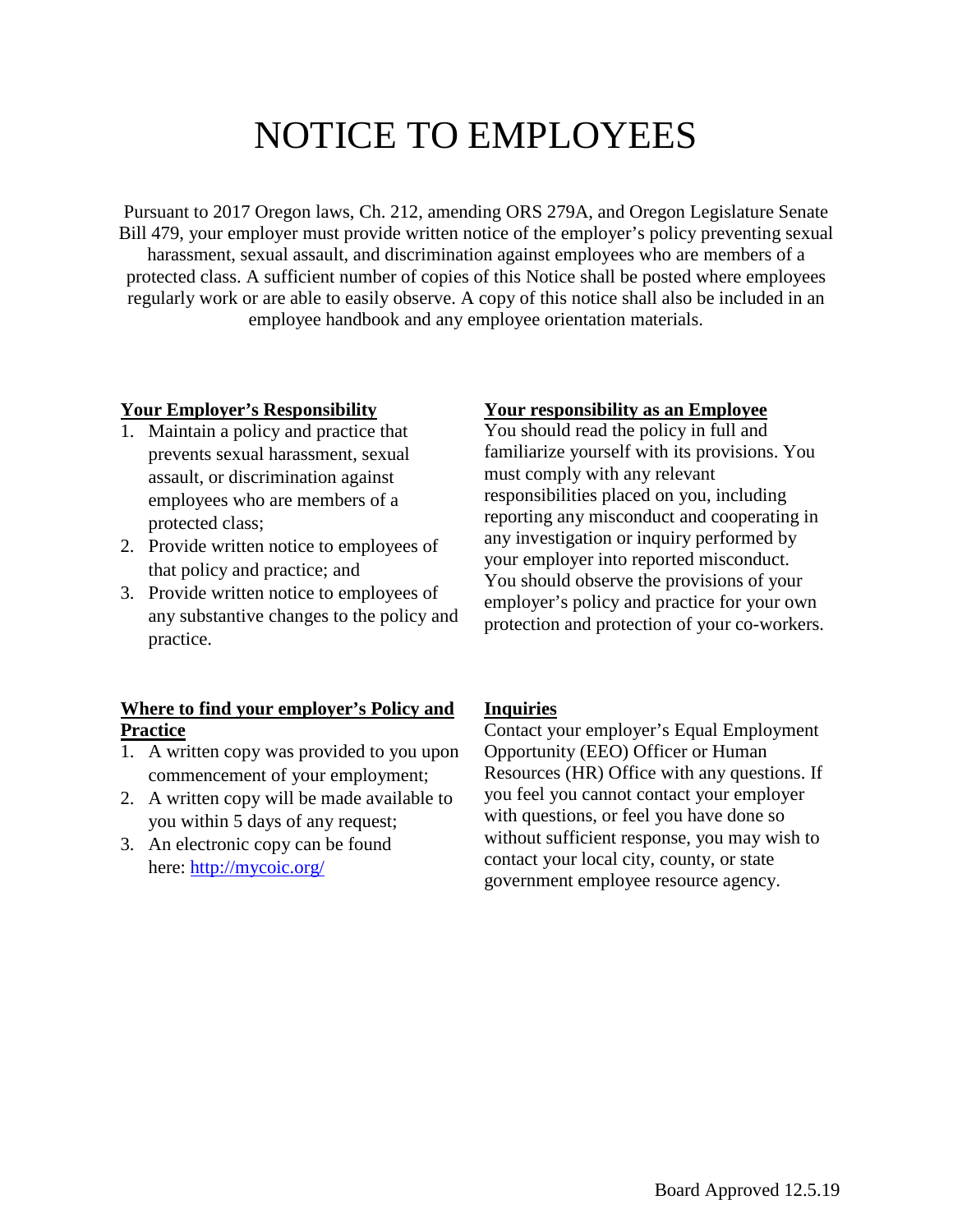#### **Discrimination Harassment and Retaliation / IntakeForm**

Complaint: Complaint: Complaint: Check if EEO Manager completed this form during counseling session with complainant.

Please complete this form in its entirety. This will assist the COIC EEO office in better understanding and handling your complaint. You will be referred to as the complainant, throughout the process.

#### **COMPLAINANT INFORMATION**

| Street Address:             |                                                                                   |  | City:                                | State: <u>Zip:</u> Home |  |  |
|-----------------------------|-----------------------------------------------------------------------------------|--|--------------------------------------|-------------------------|--|--|
|                             |                                                                                   |  | #: Nork #: Cell #: Cell + 2 Pager #: |                         |  |  |
|                             |                                                                                   |  |                                      |                         |  |  |
|                             |                                                                                   |  |                                      |                         |  |  |
| Time in Dept.: Years Months |                                                                                   |  | Years of Employment: Yrs Mo.         |                         |  |  |
|                             | Immediate Supervisor: Phone #:                                                    |  |                                      |                         |  |  |
|                             | Department Manager:<br><u>Department</u> Manager:<br>Phone #: $\qquad \qquad$     |  |                                      |                         |  |  |
| Chairperson:                | Phone #: $\qquad \qquad$<br><u> 1986 - Johann Stein, fransk politik (f. 1986)</u> |  |                                      |                         |  |  |

# **ALLEDGED DISCRIMINATION**

Check all the categories that apply to your complaint.

| Age                               | Color                                  | Disability | Gender/Sexual Harassment |
|-----------------------------------|----------------------------------------|------------|--------------------------|
| National Origin                   | Race/Ethnicity                         | Religion   | Retaliation              |
| Veteran Status                    | Other                                  |            |                          |
|                                   |                                        |            |                          |
|                                   | Check if additional pages are attached |            |                          |
| 1. Who is your complaint against? |                                        |            |                          |
|                                   |                                        |            |                          |
|                                   |                                        |            |                          |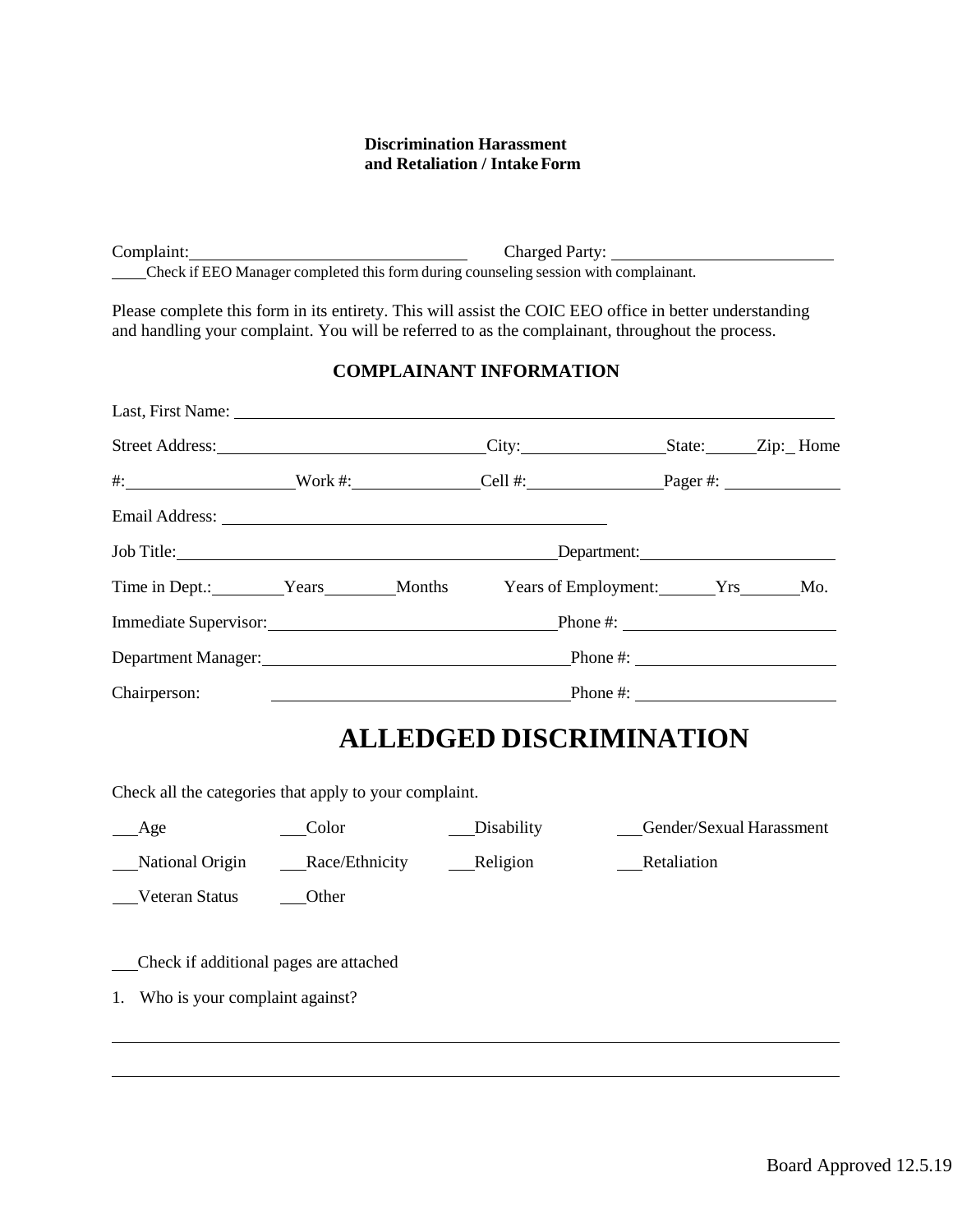- 2. Date(s) alleged discrimination occurred.
- 3. Explain the circumstances surrounding your complaint.

4. Do you have any direct evidence to support your complaint, i.e. memos, recorded conversations, performance evaluations, etc.? If so, please explain.

5. In your work environment, has there been a pattern or practice that has occurred similar to the complaint you are filing? If so, please explain.

6. Was there a reason given for the alleged action taken against you? Ex. Organizational restructuring, reduction in budget, etc. If so, please explain.